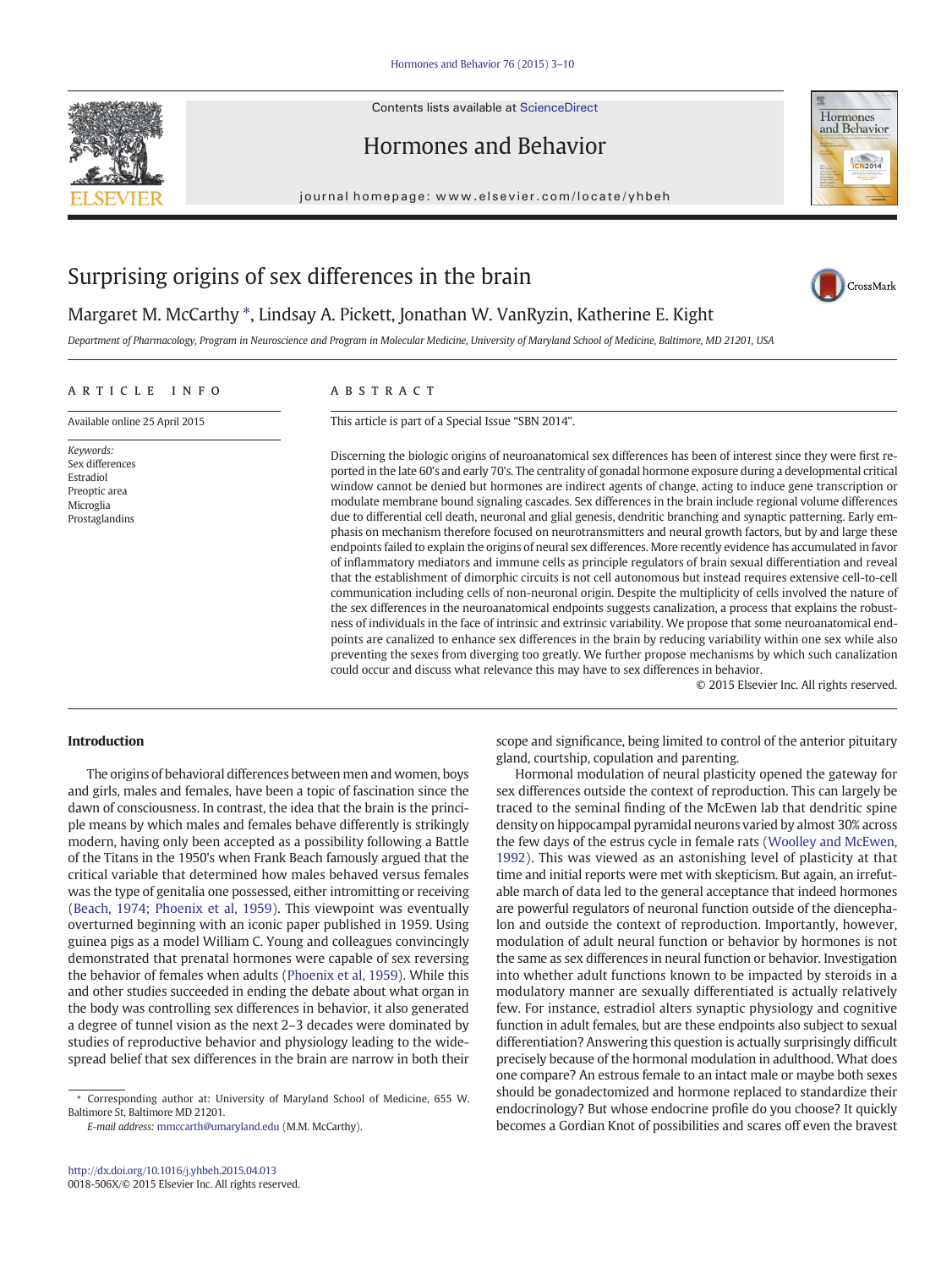of the curious. Further complicating the picture is the impact of a lifetime of experience and environment which can vary in profound and significant ways between males and females. These difficulties can be avoided, however, by studying the origins of sex differences in development, which while not immune to environment and experience, are at least somewhat buffered from them simply by not having had as much time to have accumulated an effect.

## Historical perspective on sex differences in the brain

The first robust sex difference discovered in the healthy mammalian brain was aptly named the sexually dimorphic nucleus of the preoptic area (SDN-POA) [\(Gorski et al, 1978, Gorski et al, 1980](#page--1-0)) and is one of, if not the most, extensively studied sex differences in the brain. It is located under the anterior commissure, above the optic chiasm, lateral to the third ventricle, and anterior to the hypothalamus (Fig. 1). Neurogenesis in the SDN begins at embryonic day 14 (E14) and ends on E18. The sensitive period during which the size of the SDN is influenced by gonadal steroids is from E18 to postnatal day 4 (PN4) ([Jacobson and Gorski,](#page--1-0) [1981; Orikasa et al, 2010; Rhees et al, 1990a, Rhees et al, 1990b](#page--1-0)). Although first described as a densely-packed bundle of neurons revealed with a simple Nissl stain ([Gorski et al, 1978, Gorski et al, 1980\)](#page--1-0), the SDN has since been more clearly (and reliably) defined by a subset of cells that are immunopositive for the expression of Calbindin-D28k (a calcium binding protein expressed in GABAergic neurons and implicated in neuroprotection) and is thus now referred to as the CALB-SDN [\(Kato et al, 2012; Sickel and McCarthy, 2000\)](#page--1-0). Sex differences in the SDN and the CALB-SDN, are of the same magnitude and both arise after PN4. During development, the SDN of males and females have similar numbers of neurons but due to higher levels of apoptotic cells undergoing DNA-fragmentation in females between PN6 and PN9, this region becomes markedly smaller in females [\(Davis et al, 1996](#page--1-0)). Other studies support the role of apoptosis in sexual differentiation of the SDN by demonstrating that the male SDN has higher expression of antiapoptotic Bcl-2 (at the protein but not mRNA level) while the female SDN contains higher expression of pro-apoptotic Bax from PN5–PN7. Apoptosis via caspase-3 activation occurs at higher rates in the female SDN and this corresponds with the decrease in size of the female SDN. Sex differences in pro-apoptotic Bax and Bcl-2 are abolished in response to treatment of females with estradiol but the mechanism by which



Fig. 1. The sexually dimorphic nucleus of the preoptic area. A collection of Nissl dense cells located in and around the Medial Preoptic Nucleus centralis (MPNc) constitutes the SDN. The volume of this nucleus is 3–5 times larger in males than females. Microglia morphology is also different in males and females in this brain region, being more rounded and ameboid-like in males and more ramified or "surveying" in females.  $POA =$  preoptic area, MPN = medial preoptic nucleus,  $C$  – central,  $M$  = medial,  $L$  = lateral,  $opt$  = optic chiasm,  $aco =$  anterior commissure,  $3 V =$  third ventricle.

estradiol modulates Bcl-2 and Bax in the SDN is not yet clear [\(Tsukahara et al, 2008, Tsukahara et al, 2006\)](#page--1-0). Interestingly, when sex differences in the CALB-SDN were investigated in a Bax knockout mouse, there were no significant increases in the size of the CALB-SDN as compared to their wild type counterparts, suggesting that Bax expression is not the primary mechanism by which cells are dying off in females ([Gilmore et al, 2012](#page--1-0)). A role for estradiol up regulation of calbindin and calretinin expression in males has been considered but not clearly demonstrated. Elevated levels of these calcium binding proteins may protect cells from toxicity that can result from excessive neuronal excitation in males compared to females. Although testosterone treatment can up regulate calbindin and calretinin expression in the hypothalamus [\(Brager et al., 2000; Watson et al, 1998\)](#page--1-0), this has not been demonstrated specifically in the SDN. Thus, despite much speculation over mechanisms by which estradiol regulates volume of the SDN, no consensus has been reached and the origins of this iconic sex difference remain a mystery.

Subsequent to the discovery of the SDN in the rodent, analogous structures were reported in the ferret ([Baum et al, 1996; Park et al,](#page--1-0) [1996](#page--1-0)), sheep ([Roselli et al, 2004\)](#page--1-0) and primates, including humans [\(Hofman and Swaab, 1989; LeVay, 1991; Swaab and Hofman, 1995](#page--1-0)). Moreover, several more brain regions were found to be larger in one sex, with the majority being male dominant. Second to the SDN, the most intensely studied volumetric sex difference is that of the anteroventral periventricular (AVPV) nucleus which like the SDN is also just a collection of cells that are distinguished by Nissl, but unlike the SDN in this case there are more in the female than the male [\(Simerly et al, 1985](#page--1-0)). Also unlike the SDN, there is a clear functional role for the AVPV in reproductive physiology. Neurons in this region project directly to the GnRH neurons that control the release of LH from the pituitary, which is under distinct control in males and females, showing a continuous pulsatile pattern in males versus a cyclic pattern marked by a large surge in females ([Simerly, 2002](#page--1-0)). A combination of GABAergic and dopaminergic neurons make up this nucleus and evidence suggests that the relative survival of each is mediated by distinct mechanisms [\(Krishnan et al, 2009; Waters and Simerly, 2009; Zup et al,](#page--1-0) [2003\)](#page--1-0). Moreover, the principal nucleus of the bed nucleus of the stria terminalis is also different in volume in males and females as a result of cell death in females, and there may be yet another distinct mechanism here involving epigenetic programming [\(Murray et al, 2009](#page--1-0)). But it is hard to say with complete confidence that there are indeed multiple unique mechanisms as each incidence has been discovered and studied by a different group and thus no systematic comparisons have been made.

The aforementioned hormonal modulation of dendritic spine synapses in hippocampal pyramidal neurons sparked interest in the potential for sex differences in dendritic morphology and synaptic patterning, and indeed several differences were found [\(Amateau and McCarthy,](#page--1-0) [2002a; Mong et al, 2001; Schwarz et al, 2008\)](#page--1-0). When considering the sources of variability in synaptic patterning the obvious candidates to consider are the neurotransmitters that traffic at those same synapses. Indeed the notion that direct hormonal modulation of neurotransmitters and/or their cognate receptors must be the source of sex differences in the brain and behavior preceded the discovery of many neuroanatomical sex differences. The number of studies exploring virtually every neurotransmitter or neuromodulator as a candidate target for hormonally mediated sexual differentiation is too numerous to review but can largely be summarized as demonstrating that too much or too little of any particular transmitter system was sufficient to disrupt normal sexual differentiation, but none of them were capable of substituting for the hormone. In other words, none of them were both sufficient AND necessary. While never clearly articulated, there was a general consensus that the process of sexual differentiation of the brain was so fundamental to reproductive fitness that it was likely to be highly redundantly organized so that the loss of no one system was capable of derailing the entire process, or directing it.